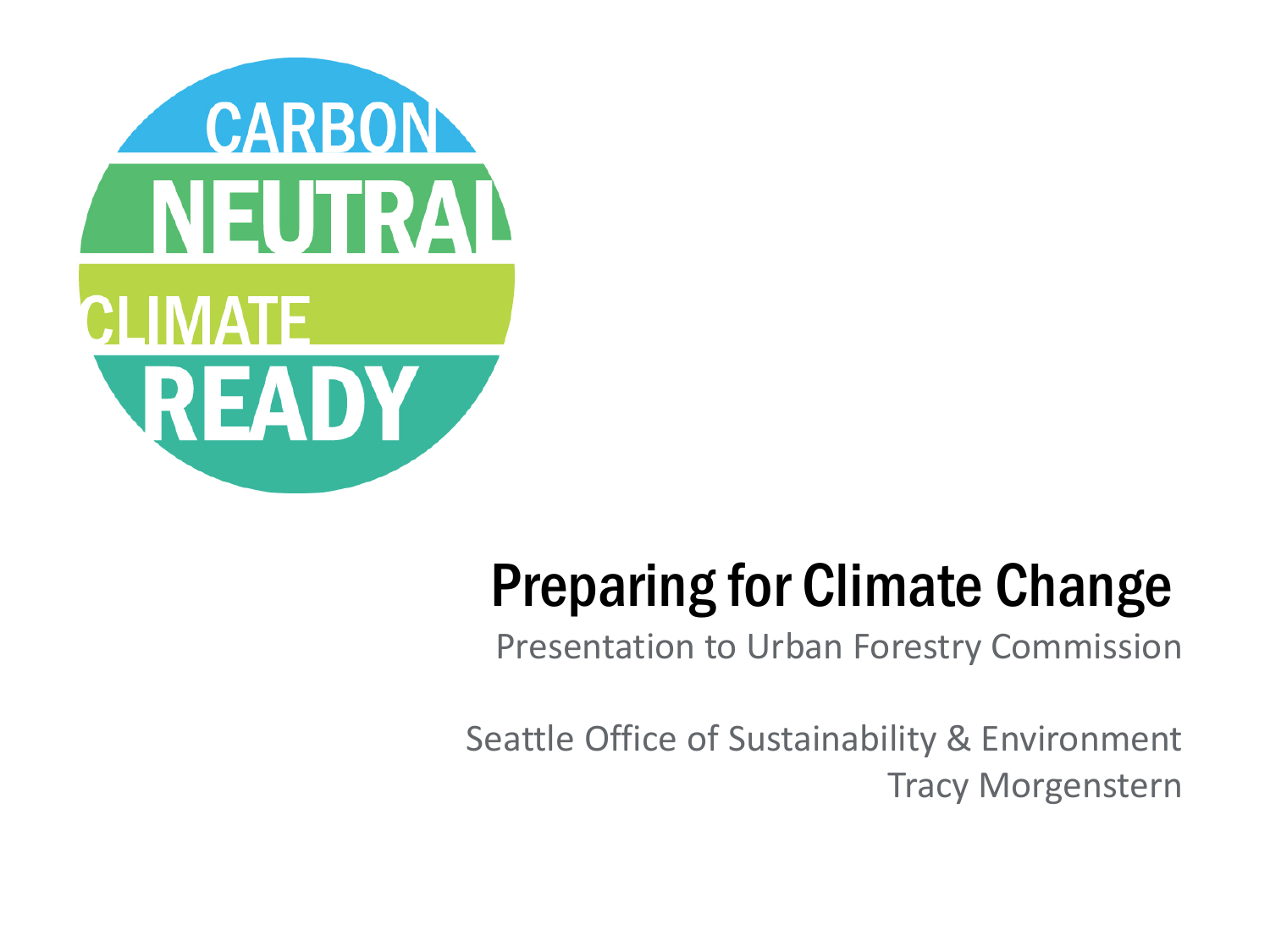### Climate Change in the Pacific Northwest

- Temperature
- **.** Precipitation
- Sea level

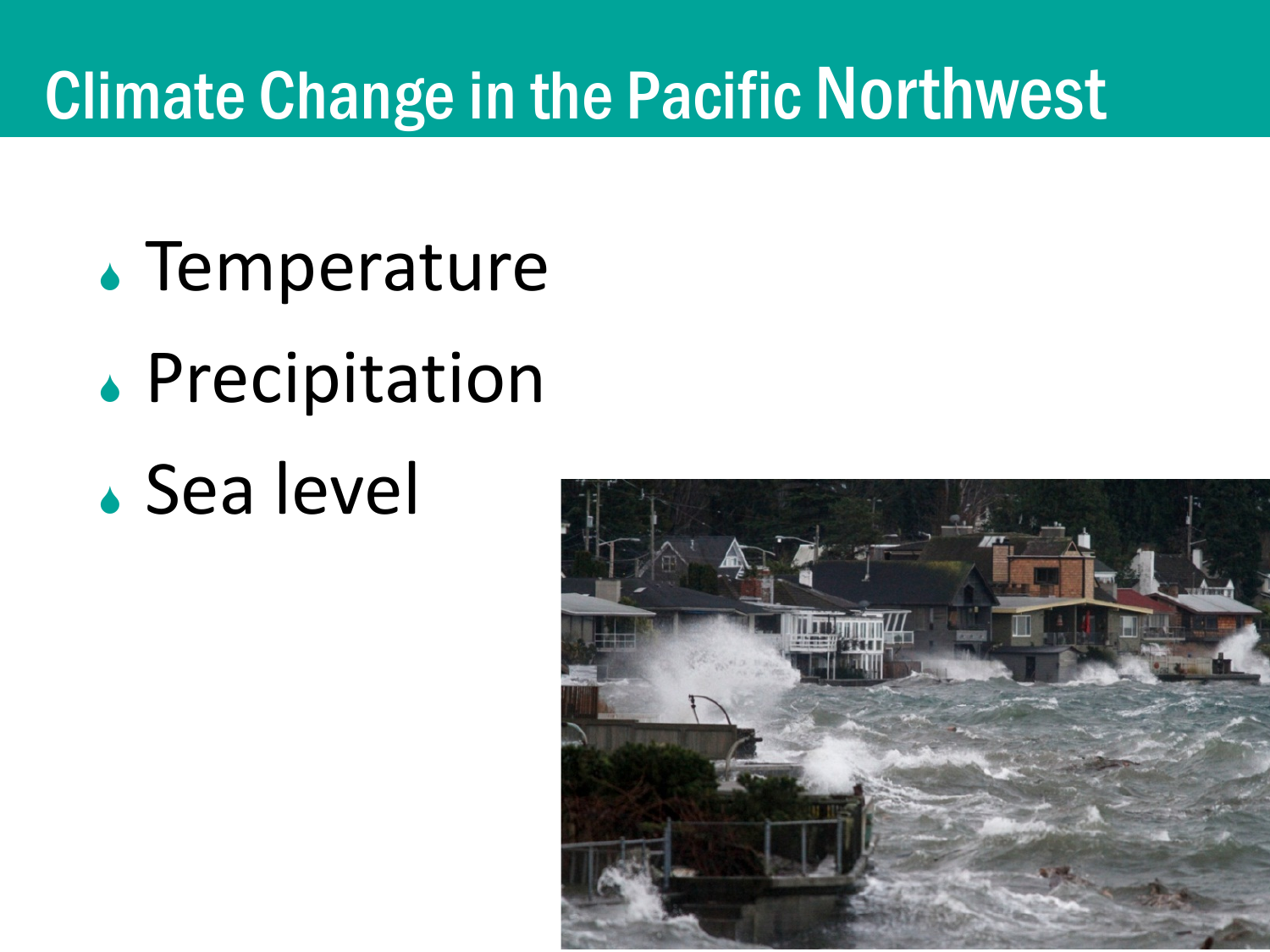## Equitable Climate Preparedness

"The effects of climate change threaten everyone, but they do not threaten all people equally."

"The voices of frontline communities, the ones most impacted, usually don't make it to the airwaves."

- *Jacqui Patterson, Director NAACP Climate Justice Initiative*

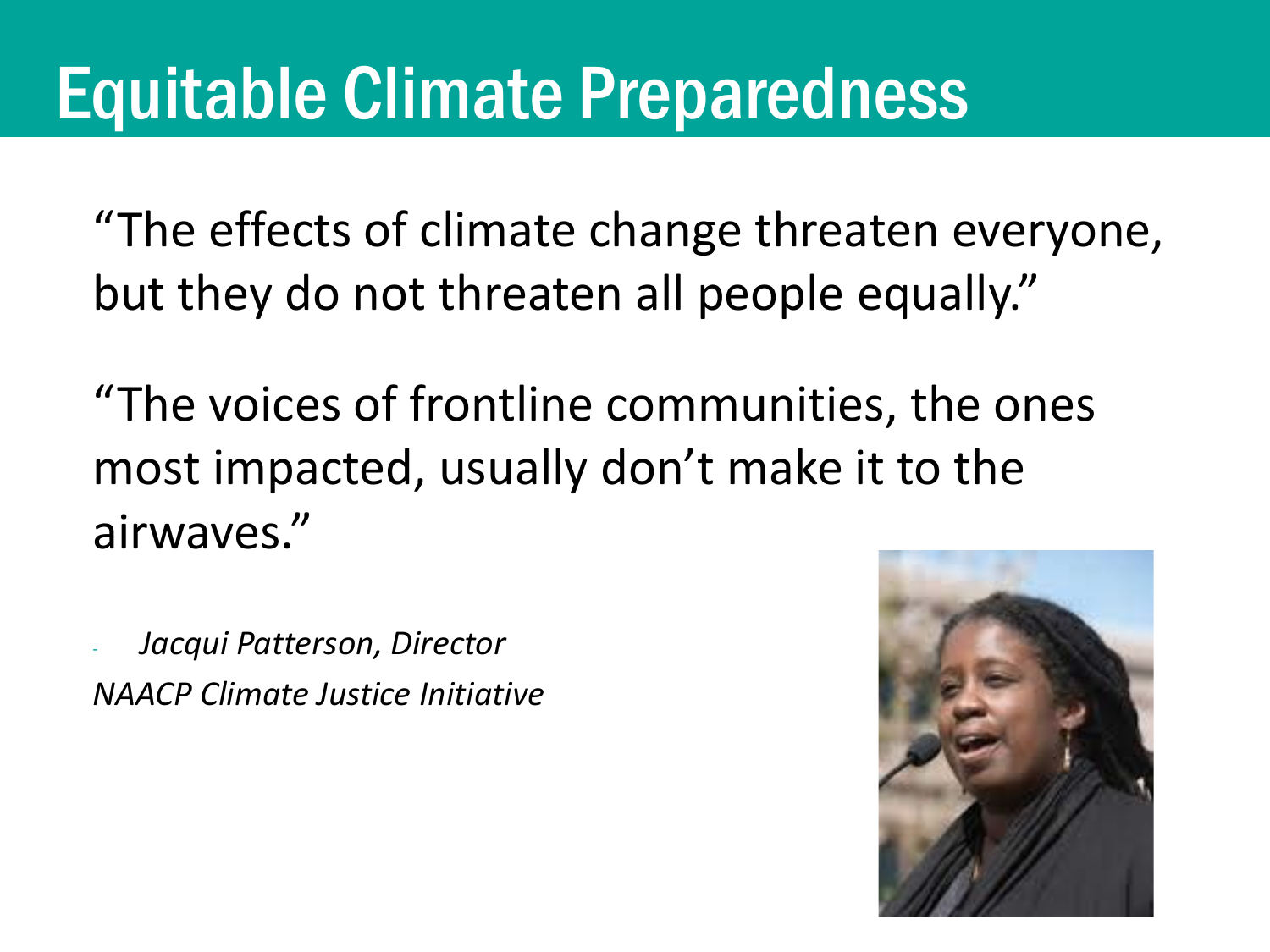## Vulnerability Factors

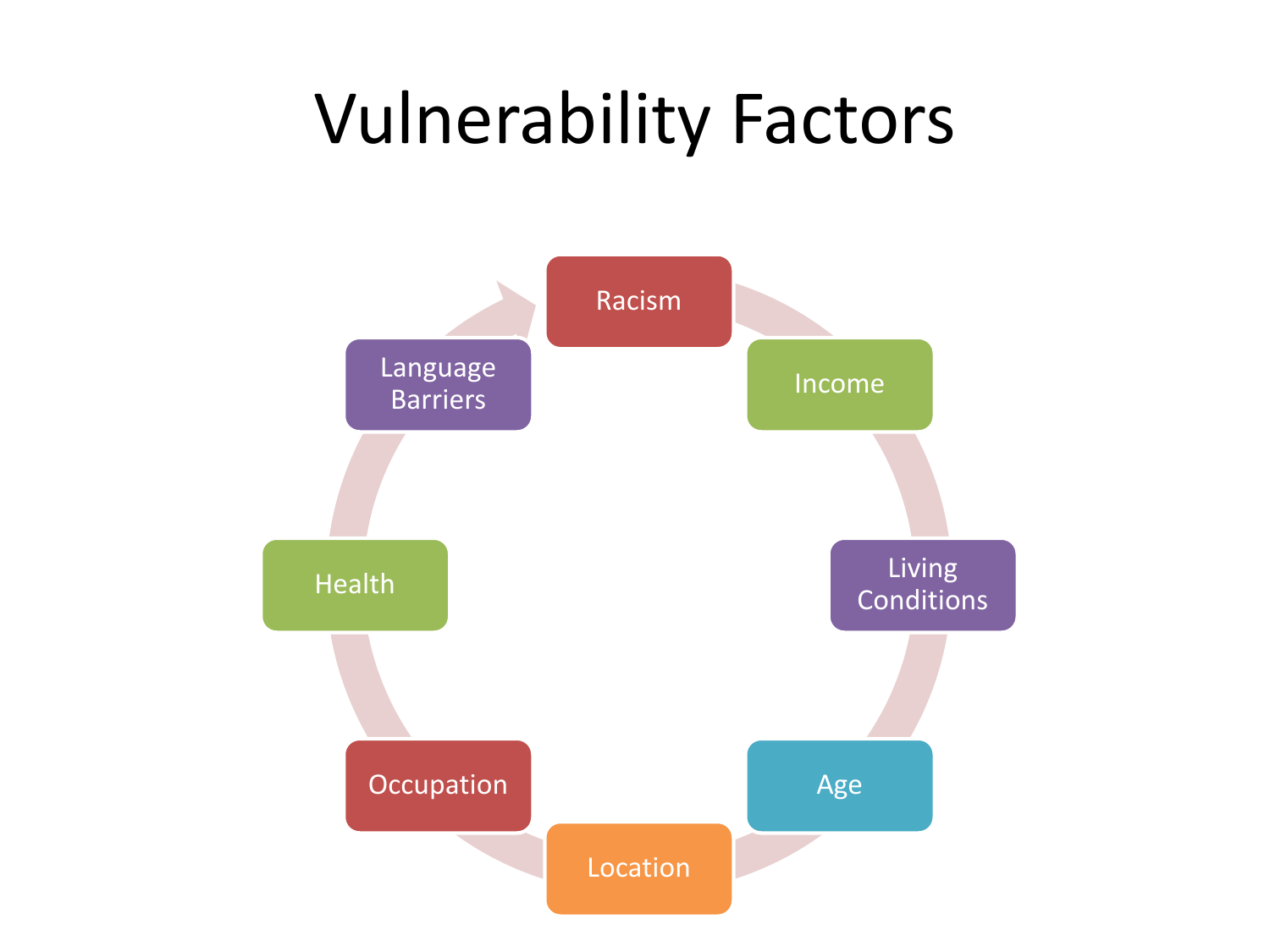# Planning Priorities

- **EQUITY**: Prioritize actions that reduce risk and enhance resilience for communities with disproportionate climate risk.
- **CO-BENEFITS**: Design and implement resilience strategies that advance community goals.
- **NATURAL SYSTEMS**: Use nature-based solutions that leverage ecosystem services and foster natural systems resilience.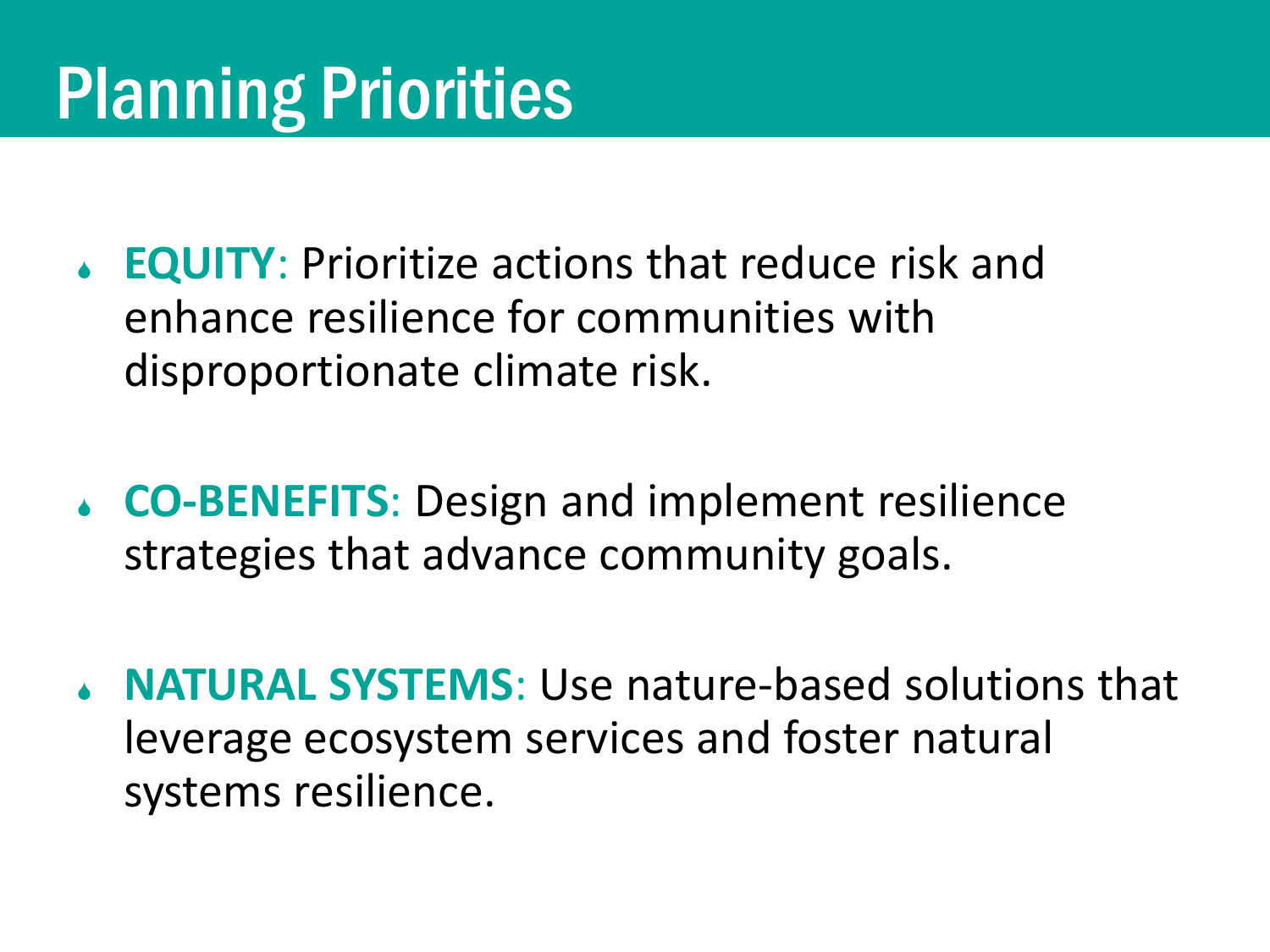## Citywide Actions

- Sea level rise capital projects guidance
- Equitable climate preparedness planning and evaluation tool
	- Strategies
	- Community-driven planning

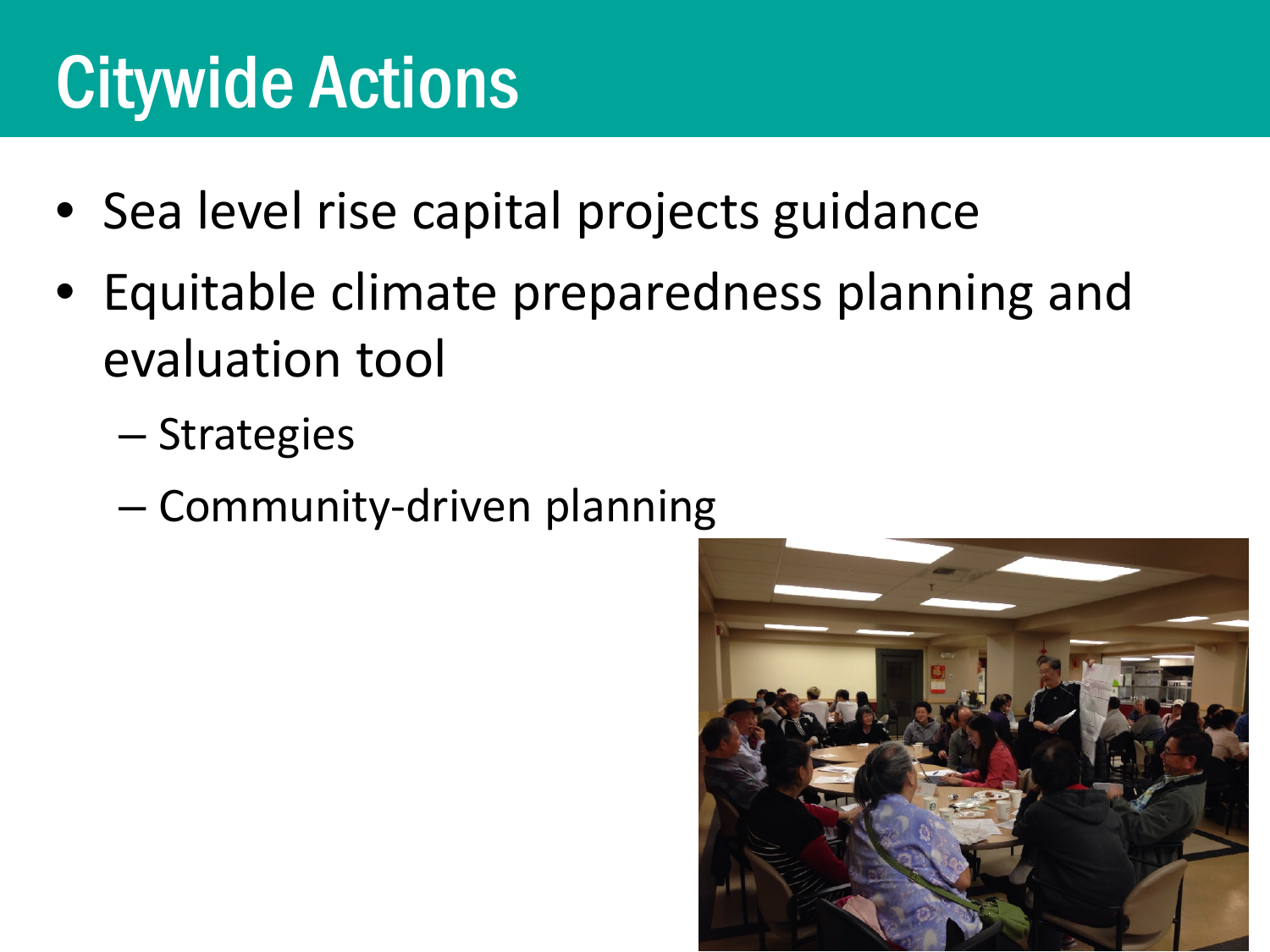### **Sectors**

- **.** Transportation
- Land Use & the Built Environment
- City Buildings
- Parks
- ↓ Drainage & Water Supply
- **Electricity**
- Community Preparedness

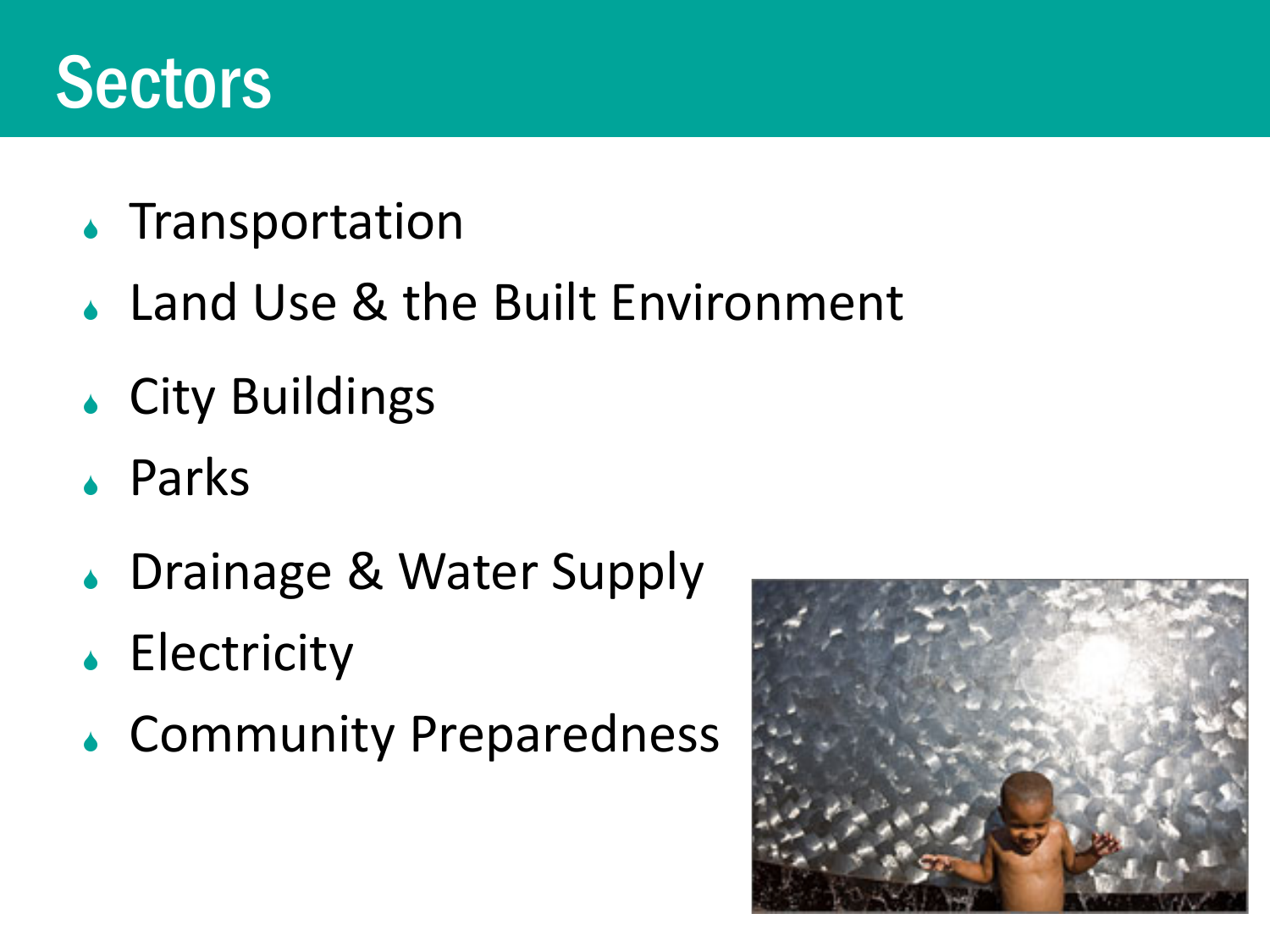## Urban Forestry Impacts

- Tree stress & mortality due to drought, insects, disease, and storms
- Downed limbs and trees related to extreme precipitation and storms.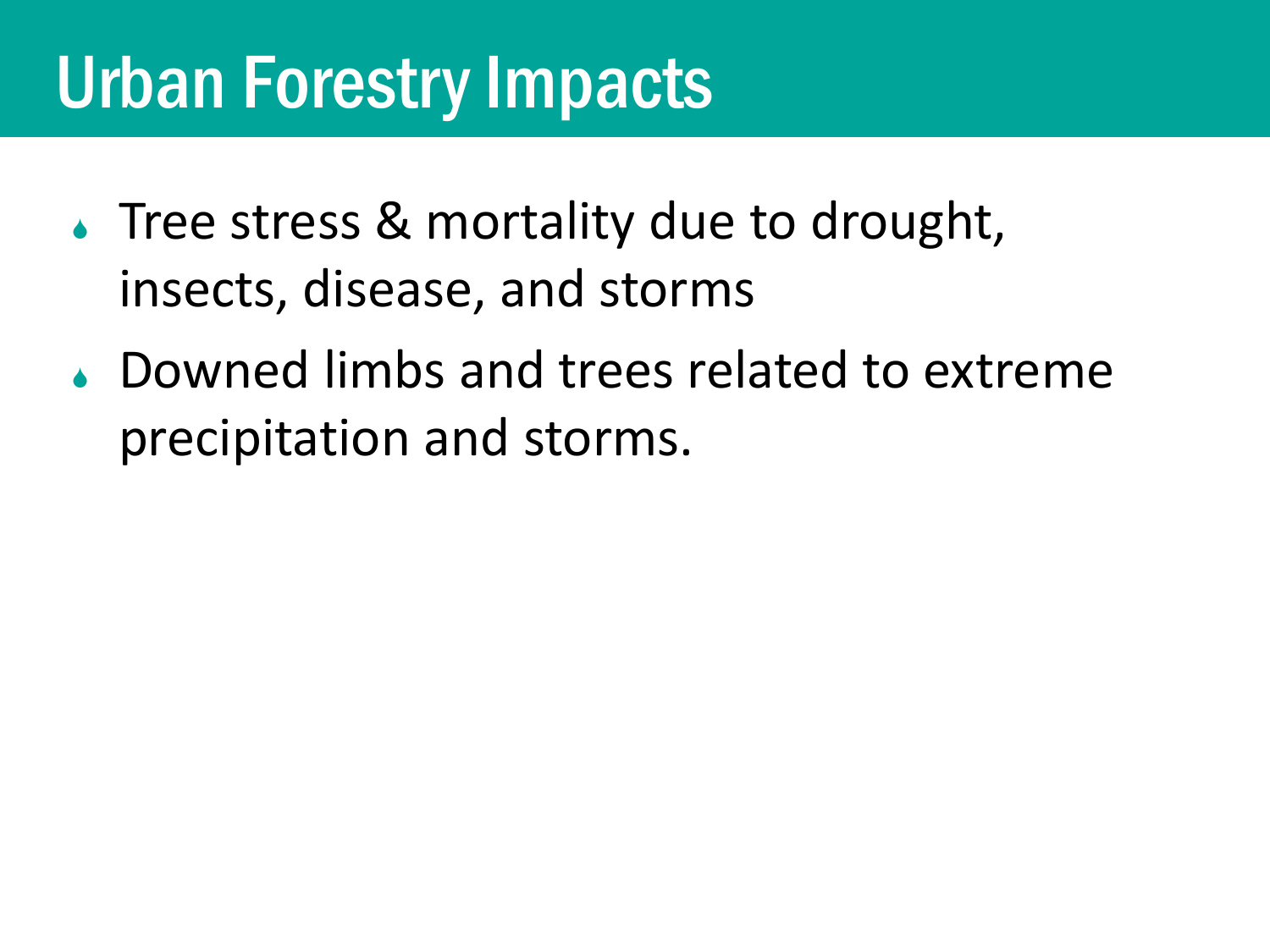## Urban Forestry Implications

- Longer watering and plant establishment period.
- ↓ Storm-related tree damage and related road closures and response costs.
- **Increased maintenance to reduce risk of** blowdown or limb breakage.
- **Increased maintenance to respond to fallen** branches and dead tree removal.
- Side walk damage due to drought stress.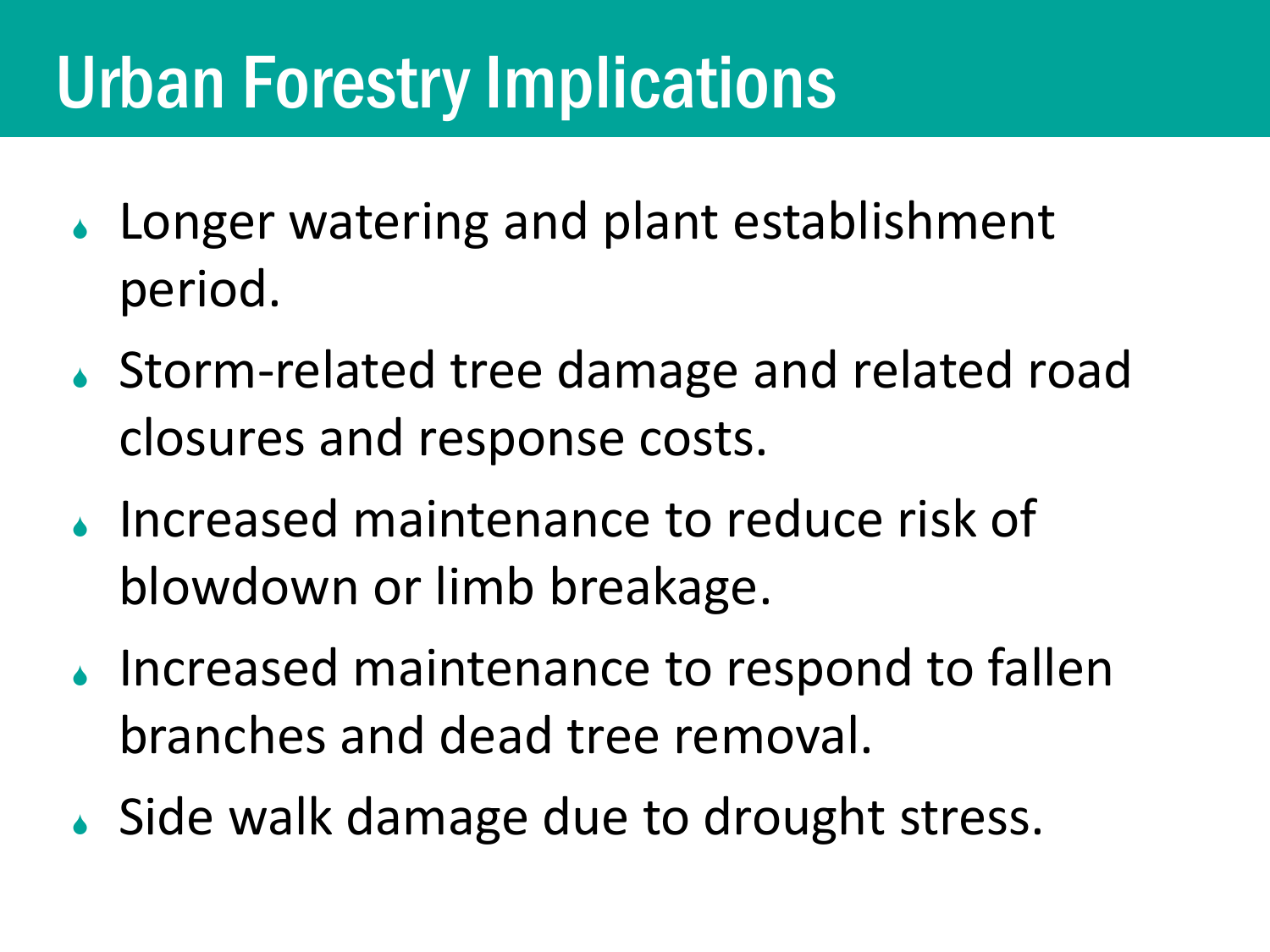## Urban Forestry Actions

- ◆ Tree selection
- **Ecosystem services** 
	- ↓ Mitigate heat islands
	- Buffer pollution
	- ◆ Mitigate storm surge
- ↓ Improve maintenance
	- Increase establishment period
	- Increase watering season
- Increase community support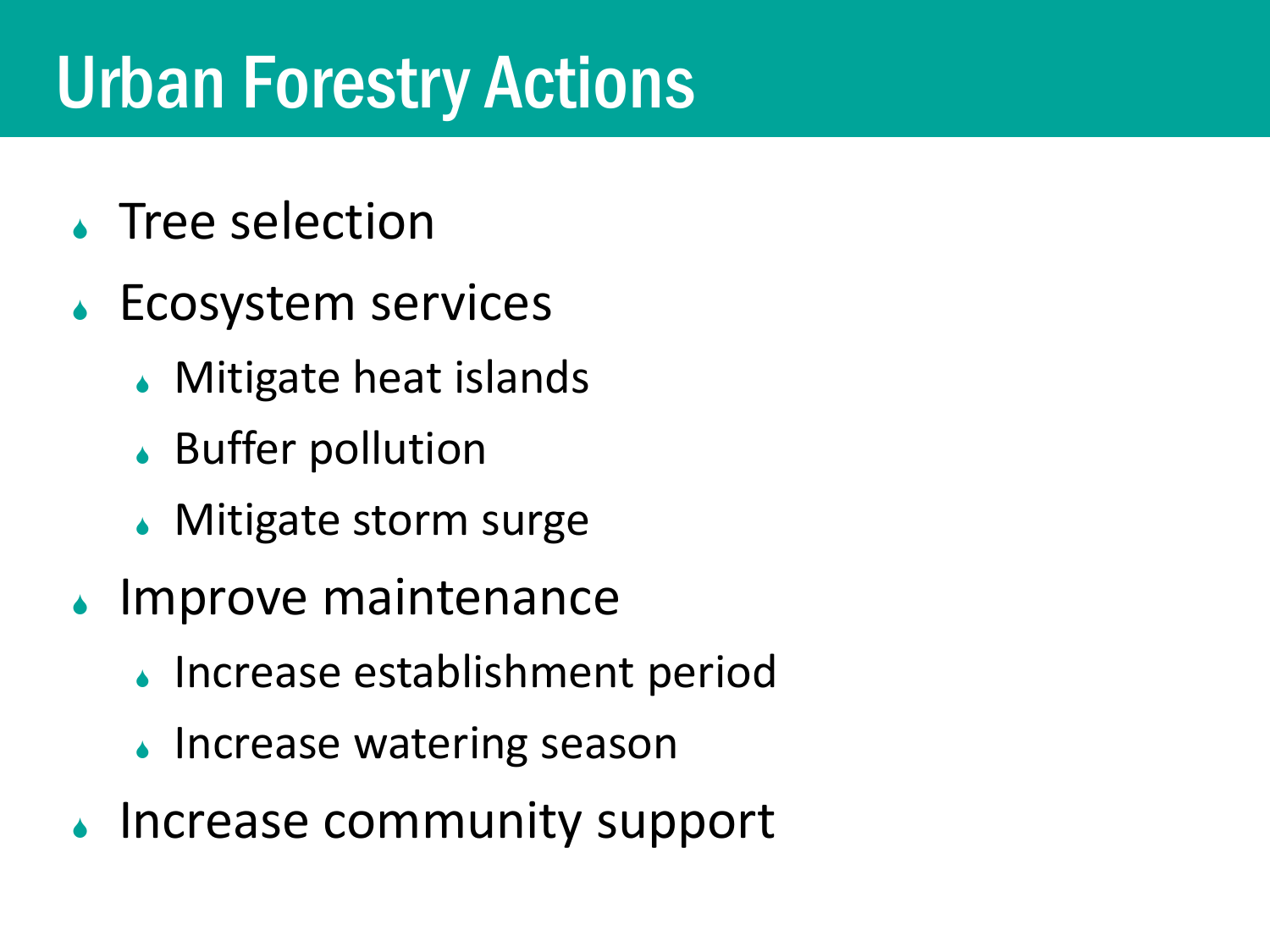Reduce disproportionate climate risk and help ensure that the benefits and burdens of preparedness strategies are equitably shared:

- Prioritize actions that help communities of color and lower income communities moderate potential impacts and cope with the consequences of climate change.
- Empower frontline communities as leaders in the planning process.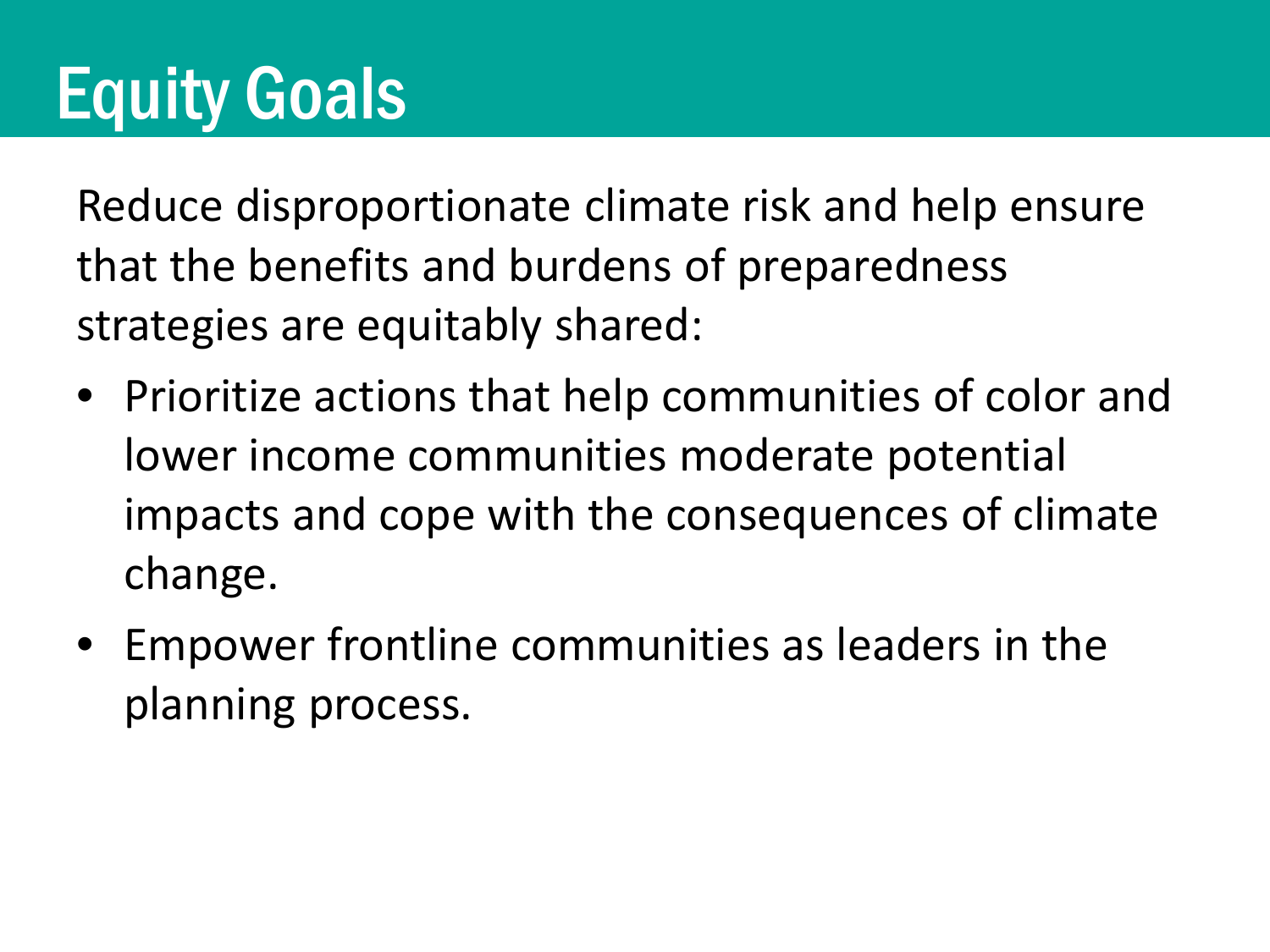- Develop an equitable climate preparedness planning tool to help:
	- Identify who is benefiting/burdened by climate change and adaptation strategies
	- Identify equitable adaptation strategies that function at the root causes of disproportionate vulnerability
	- Conduct community-driven planning
- **Prioritize designated EEI Focus Areas and Populations.**
- Design planning processes to include community as partners, sharing decision-making power.
- ◆ Foster social cohesion, a key factor in community resilience, through engagement and planning processes